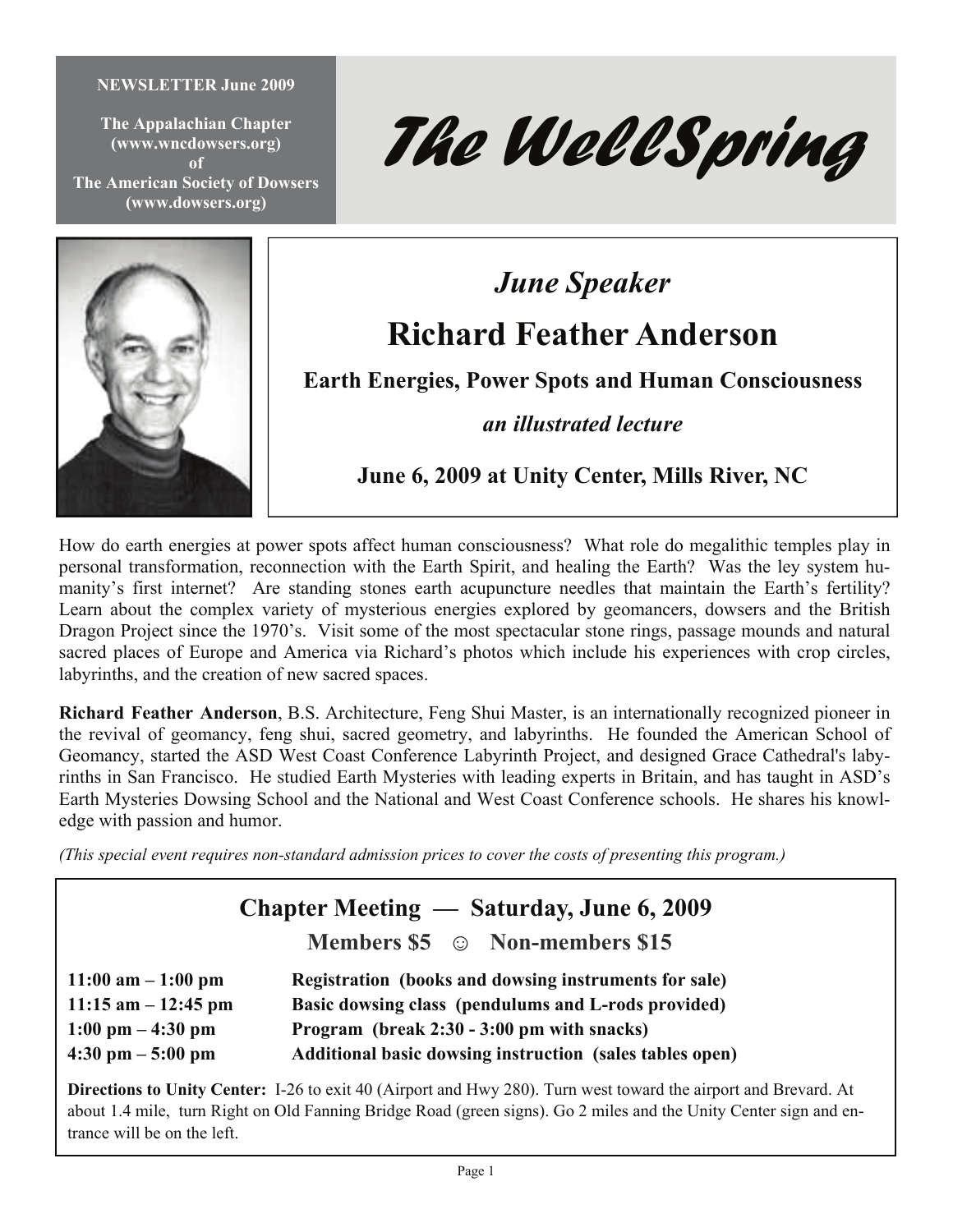# *President's Corner*

## **The Invisible Infrastructure**

## **By Paul Bennett**

Seems to me like y'all are enjoying having meetings at the Unity Center. It's large, comfortable, there's a sound system and we can make DVD recordings of programs. There's space out back for the dowsing class and a nice creek down below. The dowsing class leaders (Lee and Polly) are taking advantage of everything that's there and now they are setting up a wellmarked course each time for students to practice in. More and more learners are coming to the 11:15 class at each meeting.

\*\*\*\*\*\*\*\*\*\*

In previous columns, I have focused on the unseen systems that support life on Earth, investigating their geometries especially. A picture emerges of a vast network of energy grids and vortexes that receive energy from somewhere (the "cosmos") and feed it to the Earth, and remove unwanted energies. These energies make their way to all the plants, animals and people on the planet. But it doesn't happen automatically. There are conscious beings at each step of the way, directing the flow. Large rocks focus energy in, and there are gnomes to help that process. Various kinds of elementals and fairies in the soil, water and air assist the growth of trees and other plants. Overseeing it all are the angelic beings we call devas.

Spring is a natural time to increase our awareness of these beings, and at our most recent program, Danielle Creeksong gave us some insights into their nature. It's an intriguing idea that they are evolving along with us, and that we need each other for our progress. Seen in that light, it's not so surprising that they would want us to be aware of them and to listen to what they have to say. They are immensely pleased when we do that.

Creeksong pointed out that the nature beings are emotional and that's how they interact. But they seem to understand English somehow. Maybe there's a translator somewhere. In any case, communicating with nature is easiest when we are in an altered state. Recently a pine tree deva gave me the message that toning the vowel "o" helps to get into that state.

But even when I do that, I still have to get messages by asking yes/no questions via the pendulum. I'm not intuitive enough to get them directly. I ask if there is a being that wants to communicate, then I narrow down where it is and what kind it is. I ask whether the message is a request, a suggestion or just a statement of fact. Then I play Twenty Questions to find out what the message is. But with practice, it usually only takes about ten questions or so.

After Creeksong's talk, we divided up into small groups. My group contacted soil and grass elementals, and they gave the message that walking barefoot on the ground, contacting the earth directly with bare feet, is very good for our health. I got that same message later from a river undine (!). Messages can be general, applying to us all, as that one did, or they can be personal. A white oak deva requested healing of the air – acid rain in particular. A different river undine said to be more aware of the nature spirits and be open to talking with them. A more personal statement was given me by that same undine, to the effect that I have a good imagination. It seemed to think that was noteworthy.

Recently in a field of tall grass near my apartment complex, I found a circle about twenty feet in diameter that had low weeds and wildflowers instead of grass. It turned out to be an energy portal for the apartments! Who knew? Not the management, I'm sure. A vortex in the earth was causing the absence of grass in the circle, and there were many "energy fairies" in it. I was not searching for vortexes when I found it, I was dowsing for nature spirits. So dowsing is much more productive when we let those spirits cooperate.

When you ask to communicate with a spirit being, occasionally you may get an archangel or ascended master instead of a nature being. Whatever or whoever you get, it has a message for you that is worth listening to.

*Paul Bennett is a retired engineer and lives in Buncombe County, NC.*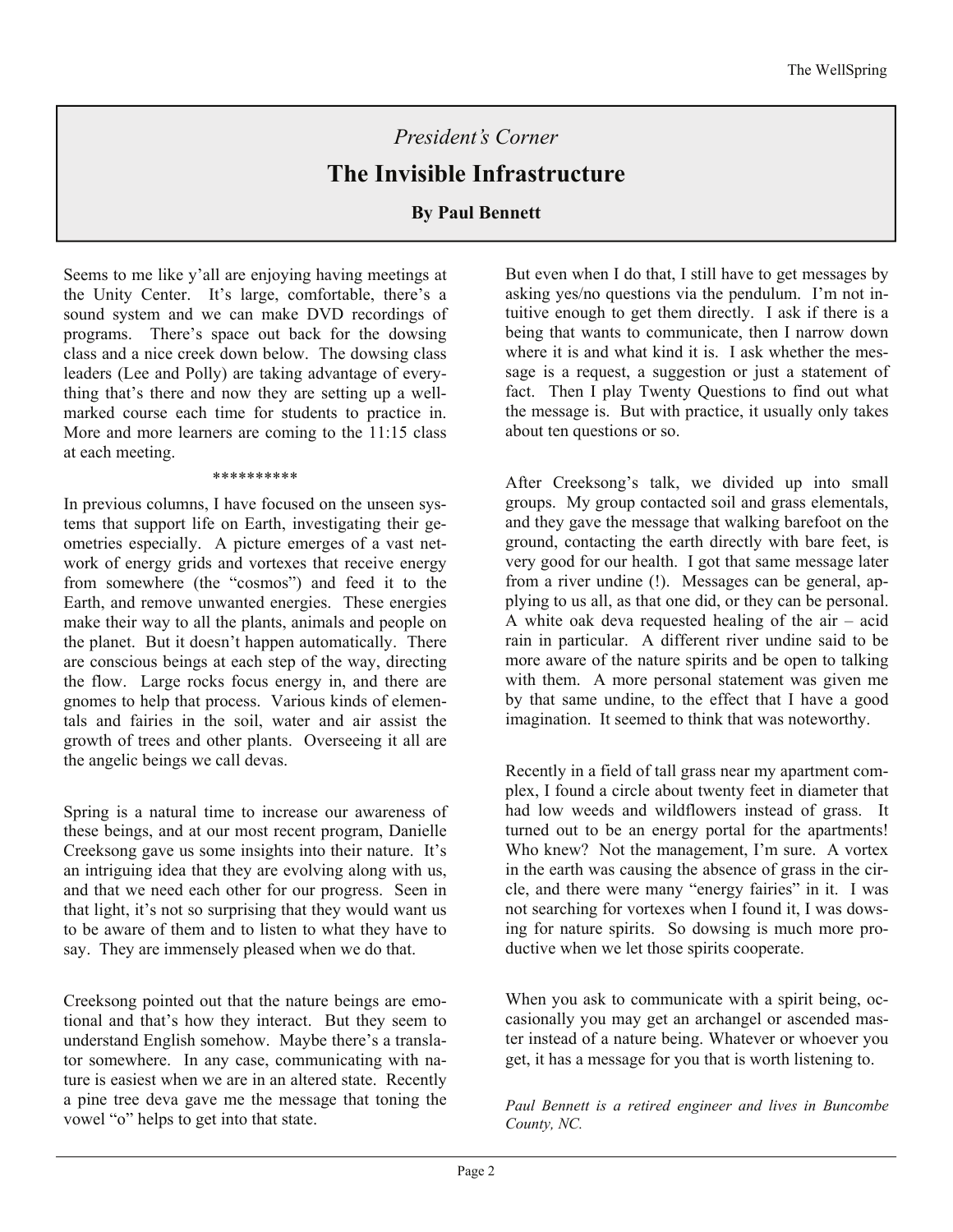## **Dowsing The Unseen - And Other Old Timer Foolishness**

**By** 

**Richard Crutchfield** 

North Carolina has its share of ghosts, strange sightings and legends of the weird, from UFOs and crop circles to the Brown Mountain Lights. Take the Outer Banks sightings of pirate ghost ships, for example. The Asheville area, as we all know, is no exception either, especially in the area of "hauntings". There is even an organization here dedicated to research of the paranormal which uses exclusively sophisticated electronic equipment for detecting the presence of plasma and other phenomena related to ghost activity. I was once invited to one of their meetings, after they had scouted one of ours, and was foolish enough to suggest to them that dowsing would greatly simplify their intricate and expensive task. They were not impressed. After all, in-



The House

frared cameras, like geomagnetometers, had it all over bent coat hangers or beads on a string! As I have often suggested in other contexts, this approach of scientific investigation hardly suffices to explain or deal with the real spiritual problem of earth-bound entities and "possession" that I continually find in these mountains, especially regarding the great number of native Americans (and others of more recent times such as the Civil War), for example, that are "stuck" here and need the kind of help that dowsers can be uniquely prepared to give.

I was recently invited to the South Carolina tidal area (the Low Country) by some "psychic" friends for what I thought was to be for my teaching about dowsing. I was in for a great surprise and got a few lessons myself! South Carolina, I was reminded, holds no second to North Carolina in the above-mentioned legends and phenomena, especially regarding "hauntings" and the situations that cause them. Since my boyhood, summer vacations at Mrs. MacGregor's Newcastle on Pawley's Island, SC, I had known something of the ghost stories associated with the coast and the many antebellum plantations in the Georgetown area north of Charleston. For example, there was the Gray Man, a grayish specter dressed in raincoat and hat who would drift along the beach at Pawley's swinging a lantern prior to every hurricane. Years ago, after I had learned to dowse, I met a man who told me he had actually seen him in Mrs. MacGregor's dining room sitting at the piano, raincoat, lantern and all, as one of the big storms was coming up. Dowsing, of course, changed my whole perspective on such stories from one of childhood wonder and fear to sheer compassion and wanting to help these unfortunate souls. Therefore, in this recent foray, I was prepared to find more "release" work, be it mostly for entities of the slavery period or the Civil War and its aftermath.

Prior to this, some years ago on a trip to Pawleys, I had visited a few plantations in the Georgetown area in the wake of Jane Ware, a "psychic" from Winston Salem, who had led a tour studying famous hauntings and I had, I must sheepishly admit, spoiled the tourist business, so to speak, by releasing those poor subjects of legend. They, however, were mostly spirits of the former white land owners and their families, who, being human, had their own stories of tragedy, scandal and suffering to tell as well as did their slaves and servants. My friends wasted no time in hustling me around the vast area of peninsulas, estuaries and islands that were once home to some of the South's greatest rice and indigo plantations on the Atlantic coast.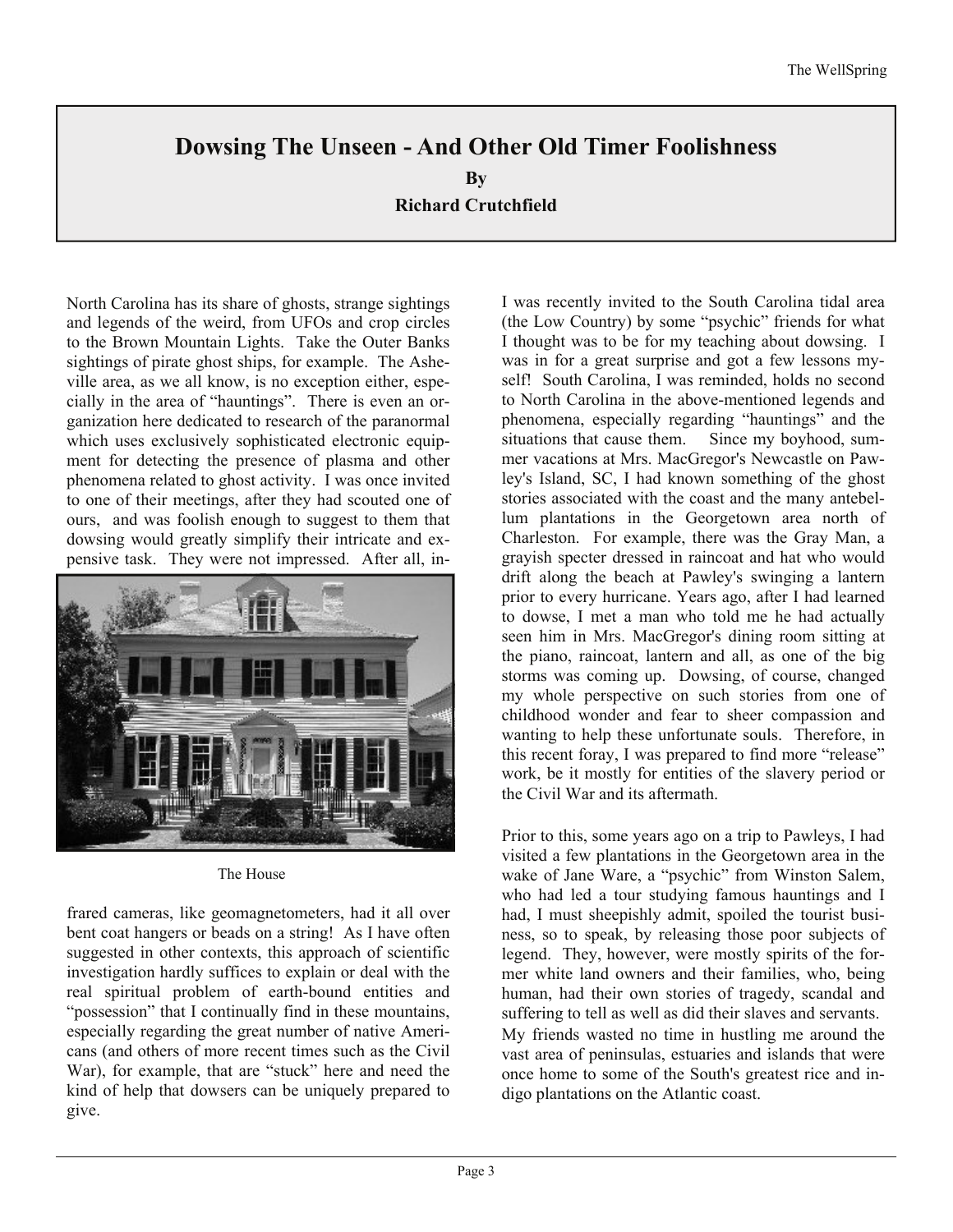### *Continued from Page 3*

We must have driven 180 miles in two days. Two plantations stand out. The first, Bonnie Hall Plantation, which is now owned by a wealthy Connecticut family who use it as a hunting estate, is where my work began in earnest. The second, Palmetto Bluff on the May



River, is a plantation recently remodeled and expanded, quite tastefully and beautifully, into a development village and inn for wealthy retirees and vacationers (it's somewhat of a rarity, this good taste and ecological awareness, for the low country). In fact, so impressed was I about the pleasant energy and beauty of the place, that I

Marcie, who works with fairies

almost forgot to dowse for the obvious: entities dating back to slavery days. Much to my amazement, however, I discovered not black slaves, but a native American tribe I had never heard of, the Yemessee, and an enormous number of them (some 3,214) dating back to about 1,100 years ago. They, like so many native spirits I have found in the Western North Carolina mountains, were waiting to "go on". Obliging them immediately is always for me the greatest of honors. Upon redowsing that figure today I find something highly unusual in my experience. The number has since increased to around 4,750, the reason being that spirits of three other tribes that lived within a radius of 50 miles had gotten the word and had come over to participate in the release process. The highlight of the whole trip and the greatest discoveries occurred not with this work, however, but with what happened earlier the same day at Bonnie Hall. There, I was guided from the start by two highly gifted sensitives: Sarah, who knows thoroughly the whole area we explored and was my guide and escort, and Susan, who, as caretaker of Bonnie Hall, knows its history and is deeply connected to the land in a shamanic and spiritual sense. I should add two others: Marcie, another sensitive very much connected to the nature spirits, and an Asheville friend of mine not present, Angela. I had asked her before leaving for South Carolina for a vision of what might be

confronting me there. She replied: "There is someone, a woman, imprisoned, chained in an attic with a rope around her neck, who has been abused by an older, very cruel and dominating man. to depart for what we all knew was more joyous company.



A boy, perhaps her son, is very much

Susan, caretaker of Bonnie Hall

afraid of him." That was all. I just filed it away for reference. Immediately upon arriving at Bonnie Hall, we were greeted at close range by a boldly vociferous red-tailed hawk (a close friend of Susan, who obviously had a message for me). Was it, "Pay attention, white man!" or "Bug-off, intruder!?" I was soon to find out.

Next, Marcie led us to what was clearly a fairy ring. Suddenly, she started whirling around and burst into the wildest, most uproarious laughter and giggling I had ever heard. We thought she had lost it. When she finally stopped, she explained that the fairies had surrounded her en masse and were tickling her! That was a first for me. Then Sarah, greatly distressed, stopped me under the overhanging limb of a great live oak and asked me what I felt. "Sadness", I replied. Dowsing confirmed her story. A black man had been hung there. I found that his spirit had been trapped in that emotion for many years until Susan, in her clearing work on the land, had set him free.

In fact, early on, I had been surprised to find no slave spirits whatever remaining on that property. precisely because of her work, though there had been over a dozen trapped there at one time. I did find, however, some 422 native Americans still there who welcomed assistance. In addition, in a side garden of the mansion, where Susan said she had continuously heard the tinkling of glasses and silverware, I found that indeed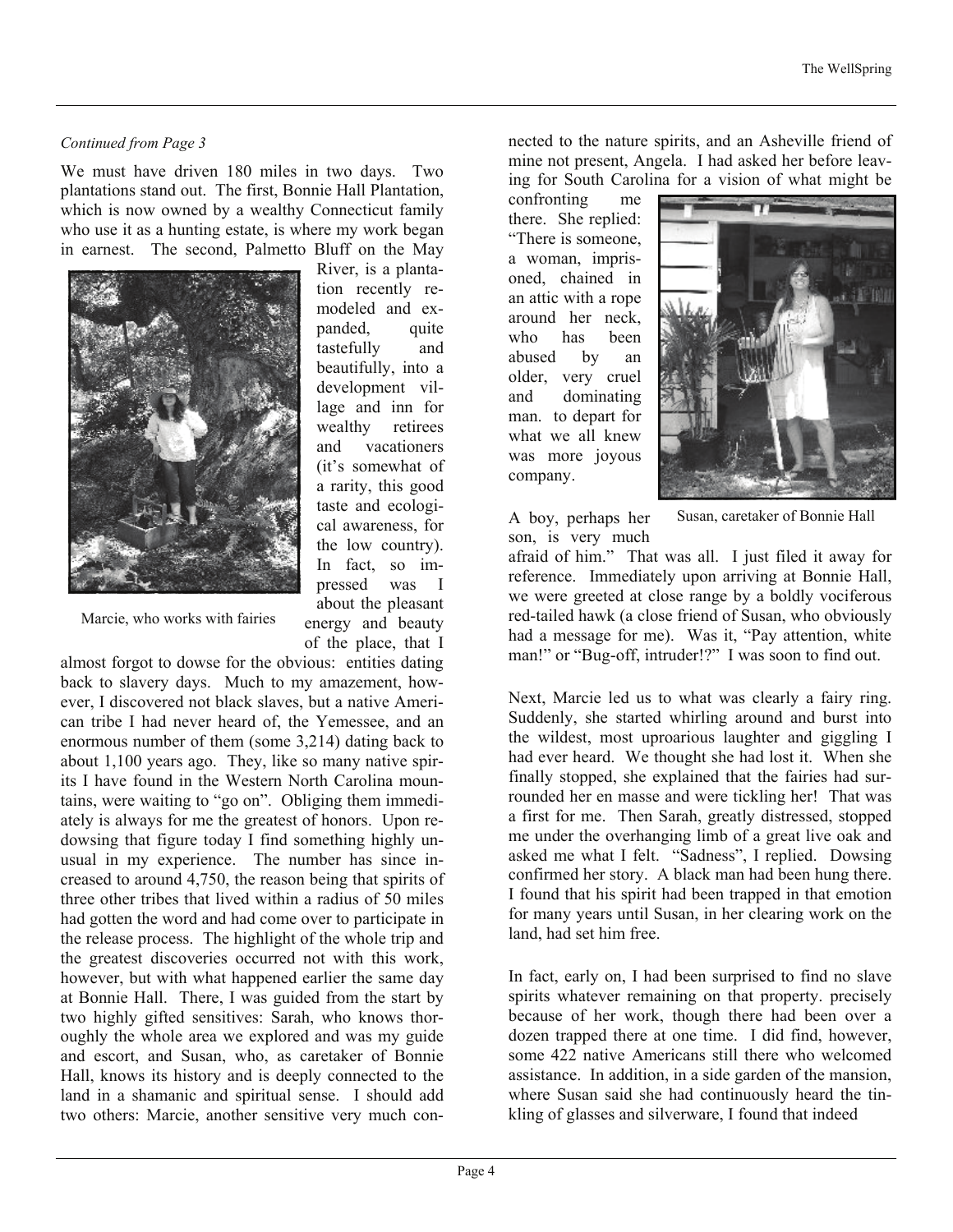there still was a "party" going on. There were some 160 people who were also, after so many years, ready to depart for what we all knew was more joyous company.

The "aha!" for me came when I was shown the large, central attic window of the mansion, in which, Susan explained, others had often seen a strange figure appear only to quickly back away. She added that she was repulsed by the energy in that attic and that the little boy in the present family who slept there was having behavioral and attitude problems. I knew it, just as Angela had seen! Only the woman was there. However, the man (her husband) and the boy (her son by another man) were still somewhere else on the property.

The story is tragic. She had died of sheer starvation up there, and her son had killed his step father out of revenge. They all had to be released. Sarah reacted immediately, feeling directly the woman's joy and gratitude. Only upon consulting Angela afterwards did I learn that the boy's strange behavior was due not to the energy of the woman's grief, but to the understandable fear of seeing, perhaps nightly, the dark visages of slaves, their faces contorted with suffering, who were popping in and out of his bedroom. Not those whom Susan had cleared, I found, but as many as 4,323 from plantations all over NC, SC and GA who had heard that the place had been healed and were popping in to see if they too could participate in the joyous occasion. We made sure not to disappoint them. Perhaps none of us will ever know if the little boy's fears have now abated, but I have my bets. When energy changes, behavior and attitude follow. And now, in true trickster style, comes the high humor, the O'Henry ending. Back in Asheville I also learned from Angela that there was a dark, hunched-over, kind of hairy little figure lurking about Susan's tool shed on the grounds at Bonnie Hall. Nothing evil or foreboding at all, just an "imp" or "trickster" character, a perfectly natural part of the elemental realm. He was associated with a big tree nearby. I was thinking of Danielle Creeksong's fascinating presentation for us last year when I heard, "Have things been disappearing and reappearing in Susan's workshop lately"? Later, Susan's email answer came quickly, "Yes, and I was ready to blame it on my colleague!" Then I remembered, Marcie's sudden hilarity attack! Did that little 'so and so' go and prod those fairies to gang up on her like that?"



Virginia and Richard dowsing the unseen

Angela confirmed it. "That's a typical kind of trick they love to pull. Why? To catch our attention, to say "Hellooo over here! The Nature Spirits! Remember?" And there was that obnoxious red tailed hawk too, right in our faces yelling, "Pay attention!" Some dowsers are just hard of hearing, it seems.

The epilogue to all this is but another joke on the dowser, another bit of tomfoolishness. Not a tickling (though that would be fun), but a "disappearance". No sooner had I returned to Asheville than I lost my precious pendulum! (I have lost every one I have ever owned. Now, do you suppose.....?). It was nowhere to be found. Where could I ever imagine misplacing it. Dowsing (my Low Self) adamantly refused to cooperate! Only when I had humbly accepted defeat and decided to move on did my prize just outright appear, by accident, tucked away neatly in a kitchen drawer. "Oh no! Not that!" But yes! Another one, just like the other one. And he too hangs around a big tree in my back yard! (I know; I checked, and was he laughing!) Maybe the lesson is not only to pay attention but to laugh along with those little imps at all this dowsing foolishness.

*Richard Crutchfield is a professional dowser and lives in Buncombe County, NC.*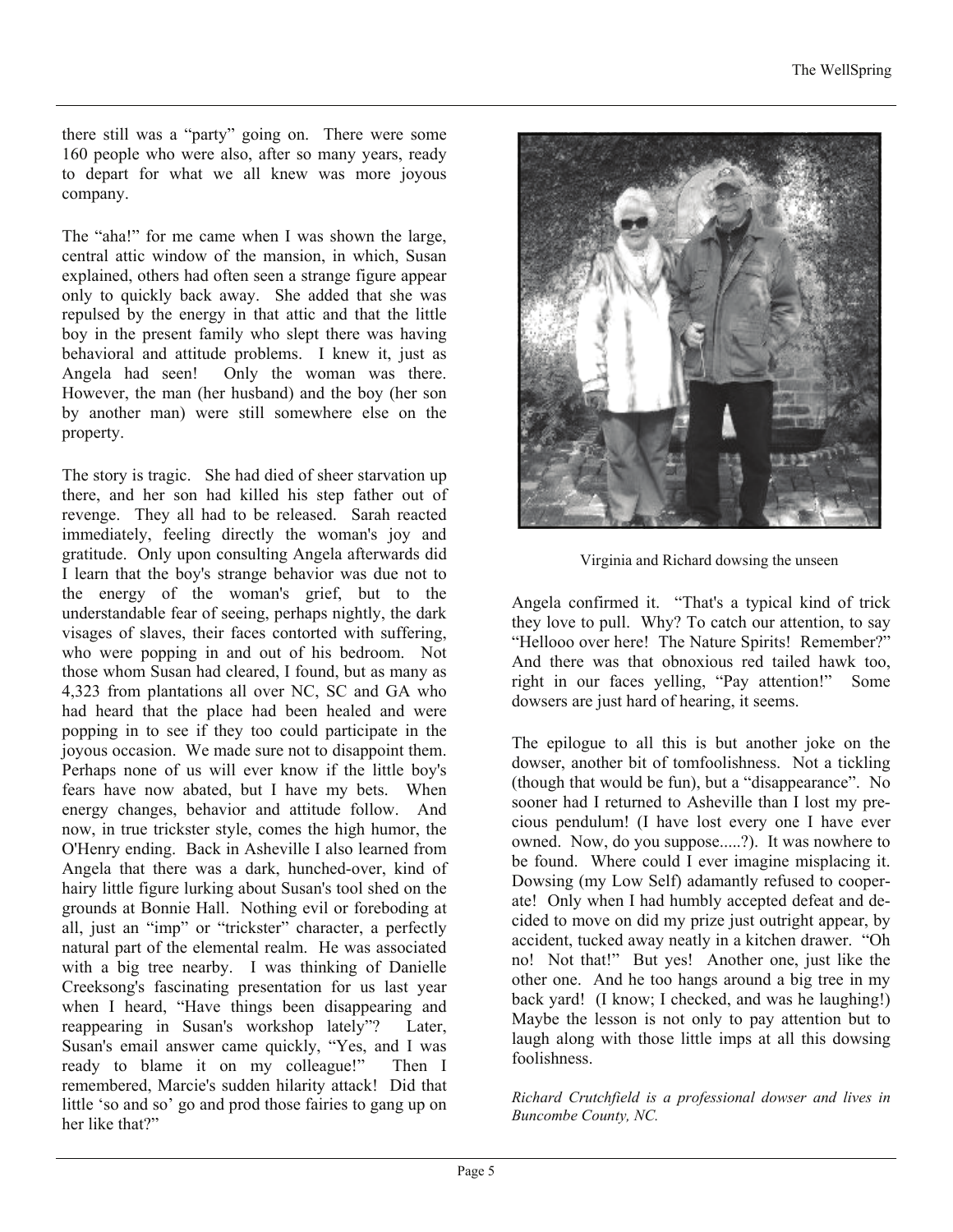## Announcements

## **April Chapter Meeting**

Attendance on April 25 at Unity Center was 60 current members, 9 new members and 40 nonmembers. About 40 people participated in the beginning dowser clinic before the meeting.

A DVD recording of the April 25 chapter meeting with Danielle Creeksong has been made and will be available for \$10 at the June 6 meeting. Look for it at the book tables.

## **July Dowser Social**

Members are invited to the Dowser Social on Saturday, July 18th at the beautiful home of Dora Nell Hedrick in the rolling hills near Waynesville. Pot luck lunch. Directions: West on I-40 to Exit 24. Turn right at stop sign. Go 1 1/2 miles, turn right on Bannock Drive. Take right fork in road, watch carefully for a driveway on the right with a "250" sign. Address is 250 Bannock Drive, Clyde, NC 28721. (828-627-8966)

### **August Dowser Picnic**

The annual Picnic (open to the public) will be at the Hawk and Ivy (www.hawkandivy.com) on Saturday, August 15th near Barnardsville, about a half-hour drive north of Asheville. This idyllic rustic setting in the hills, with its large converted barn pavilion with surrounding deck, pond and open fields, is perfect for relaxing, meeting your fellow dowsers, and practicing your dowsing skills. Our hosts are Eve and James Davis, Appalachian Chapter members. Bring a food dish or snack item to share. Drinks, ice and serving items will be provided. Festivities from 11 am to 3 pm.

Directions: Take I-26 / 19 / 23 north from Asheville to Exit 15 (Rt 197). Turn right toward Barnardsville, which you will come to at about 6 miles. After another half mile, the Hawk and Ivy will be on the right. Parking is in the grass field to the left across the street from the Hawk and Ivy. Look for the red "Dowser Meeting" sign. Address is 133 North Fork Rd; Barnardsville, NC 28709. (828-626-3486)

### **Remaining 2009 Programs**

June 6..................... Richard Feather Anderson - "Earth Energies, Power Spots and Human Consciousness" September 19 ......... Vincent Bridges - "Geometry of the World Grid" November 21 ......... Joey Korn and Marty Cain - "Dowsing School: Basic, Intermediate and Advanced"

## **Book Sales**

The Chapter wishes to extend its gratitude to Pat Brinkley and Laurel Davis for their faithful work at the book sales table. They are now turning that responsibility over to Victoria Rubley and Ann Elks whom we welcome with gratitude.

### **Website News**

You can check your membership expiration date on wncdowsers.org. Click on "Membership Status".

### **Join the Appalachian Dowsers**

To apply for membership in the Appalachian Chapter, print the membership form at www.wncdowsers.org and send it with the membership fee of \$25 to the address on the form or pay by credit card through Pay Pal on our website. A couple living at the same address may both join for \$40 total. Membership entitles you to free admission at Chapter meetings and social gatherings and free subscription to the newsletter. Membership in the national American Society of Dowsers is optional but encouraged.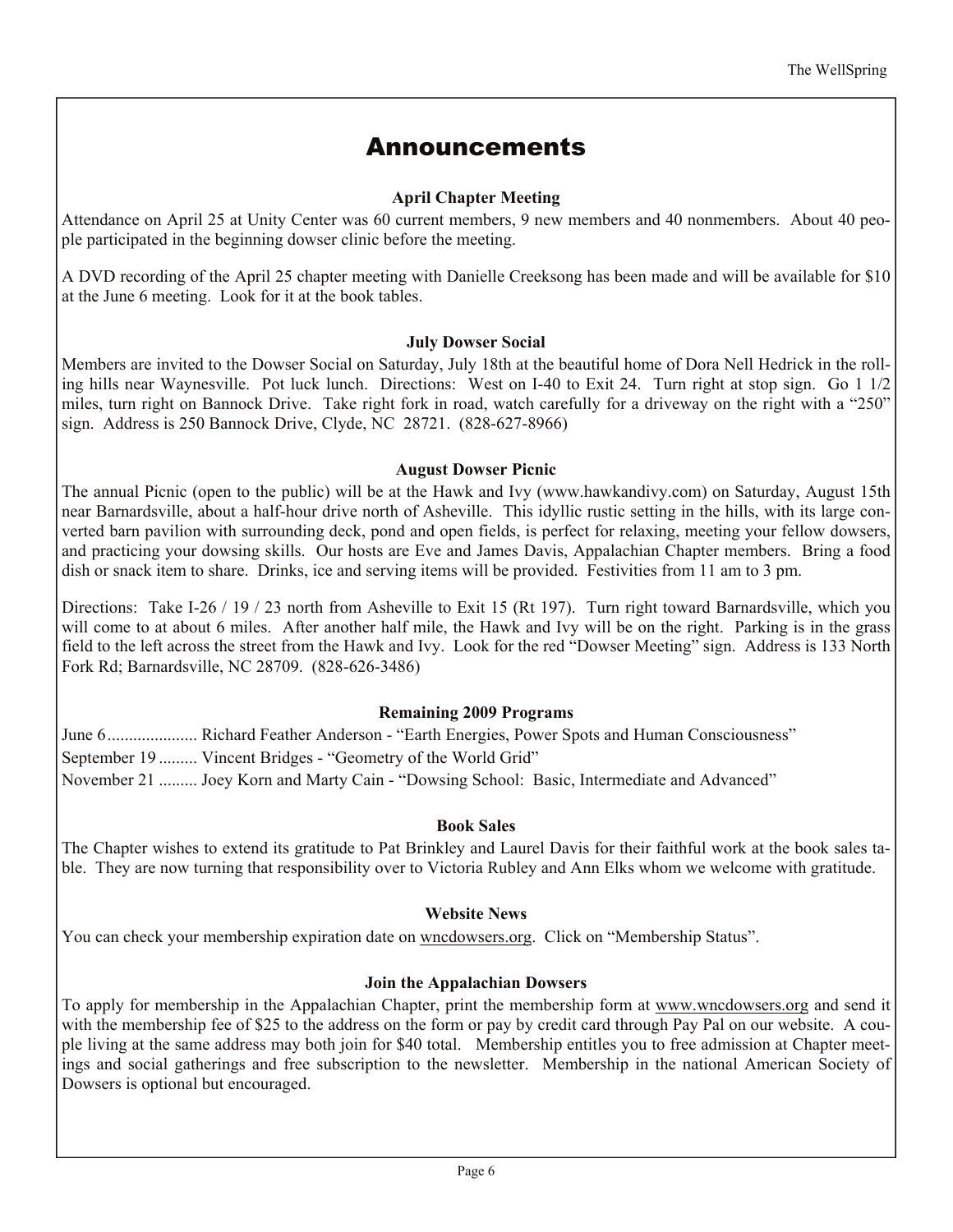## Learning to Contact the Nature Spirit Realms—April 25 at Unity Center



Danielle Creeksong spoke about her experiences with nature devas, fairies and elementals.



Crossing the rushing creek down by the amphitheater.



We went outside to practice finding and communicating with these beings.



There were devas, elves, gnomes, and undines, as well as soil, grass and other kinds of elementals.

## **CHAPTER OFFICERS, OTHER BOARD MEMBERS AND ASSOCIATES**

PRESIDENT: Paul Bennett paulwbennett@bellsouth.net 828-299-3008 VICE PRESIDENT: Polly Elam polly elam@yahoo.com 704-219-2079 TREASURER: Harriett Belue presentmoment@charter.net 828-628-3638 SECRETARY: Rebecca Walker becky4230@yahoo.com 828-550-0898 DIRECTOR AT LARGE: Lee Barnes lbarnes2@earthlink.net 828-452-5716 DIRECTOR AT LARGE: Richard Crutchfield highwatchdowsing@gmail.com 828-274-3423 BOOKS & MEDIA: Victoria Rubley vic.rubley@gmail.com 828-645-4042 BOOKS & MEDIA: Ann Elks NEWSLETTER: Connie Smutz constances@charter.net

Articles by our members for publication in the newsletter or on the website are welcome. Send by email to constances  $\omega$  charter net. Deadline for the September issue is July 30<sup>th</sup>.

Have a question about dowsing? Post it to the Dowser Chat room on wncdowsers.org and get responses from your peers. If your email address has changed and you want to still receive our notices of events, please send an email to paulwbennett@bellsouth.net.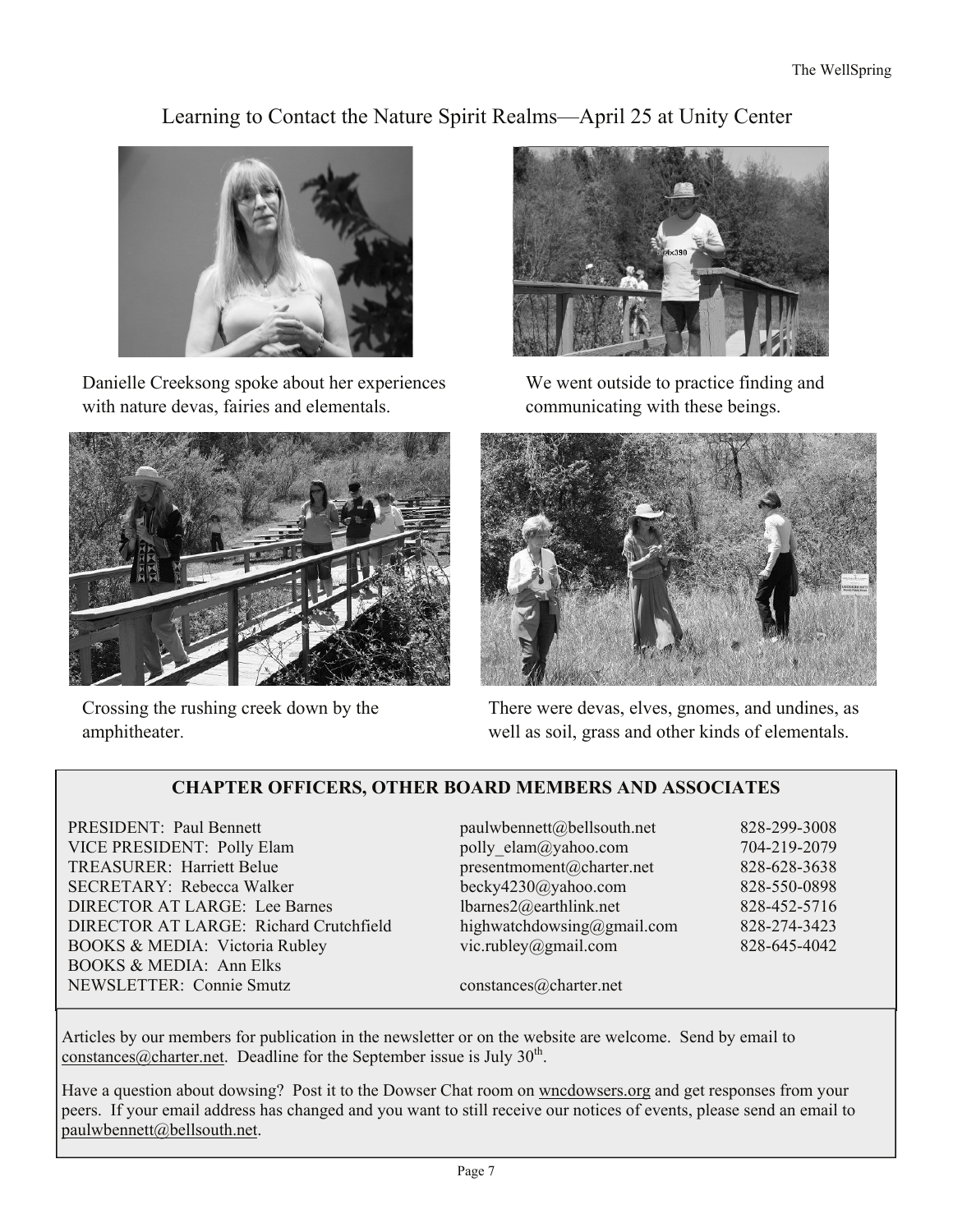# *To Your Health*  **Osteoporosis By Margery Bastian**

Bone is living tissue that constantly undergoes change. Osteoclast is a process of removal, or reabsorption of old bone, and osteoblast is a process of creating new bone. In healthy tissue, osteoclast cells carve out cavities in the bone surface, while osteoblast cells that form bone, fill in these cavities. Due to this process, about a fifth of your skeleton is replaced each year. In osteoporosis, bone loss is much greater. Too little bone is formed or too much is removed or both.

Women have been told by the medical profession that they need more calcium. They neglect adding other supplements with the calcium. Health problems are created due to the imbalances of calcium and magnesium, such as premenstrual syndrome, arthritis, heart disease and osteoporosis. We need calcium, but in conjunction with other supplements. Research has shown that when we adapt to a low calcium diet, less of it is lost in our urine and our absorption increases. Bone flexibility can be more important than bone density. There aren't any tests to tell us if our bones are brittle. They just test for density.

Calcium contains properties that make bones brittle, while magnesium binds to proteins in your bones and keeps them supple. A suggestion is, to find a product that has magnesium of 600 - 800mg per day while limiting calcium to 500mg per day. You can get more of both by eating whole grains, beans, nuts, seeds, and dark green leafy vegetables. We can't always get enough from food so taking supplemental minerals is recommended. When women take large amounts of calcium and get low amounts of whole grains and beans, calcium is elevated in the blood and stimulates the secretions of a hormone calcitonin. It suppresses the secretion of parathyroid hormone (PTH). These hormones regulate the levels of calcium in the bones and soft tissues and are directly related to osteoporosis and osteoarthritis. PTH draws calcium out of the bones and deposits it in the soft tissues. Calcitonin increases calcium in the bones. The balance of these two functions depend upon having sufficient magnesium. It suppresses PTH and stimulates calcitonin to move calcium into your bones. This action helps prevent osteoporosis and osteoarthritis.

There is balance needed between calcium and magnesium. A magnesium deficiency, which a lot of Americans have, will prevent this chemical balance. More calcium isn't the solution. Magnesium helps your body absorb and utilize calcium; excessive calcium prevents the absorption of magnesium. What is adequate for one woman may be insufficient for another. It may create calcium malabsorption or a magnesium deficiency. One study demonstrated that only additional magnesium can break this cycle. What not to do is also important. Reduce your consumption of refined sugar and alcohol to prevent excessive magnesium from being excreted in your urine. Chocolate cravings aren't due to a sweet tooth. It is an imbalance of calcium and magnesium. Coco powder contains more magnesium than any other food. But remember, chocolate contains excessive amounts of sugar, so minimize it or cook using other sweeteners, like stevia or xylitol with your coco powder. Sugar causes excretion of magnesium and causes calcium to be leached out of your bones. When you want to increase the bone strengthening effect of magnesium, take it alone, not with calcium. When in the same supplement and you need additional magnesium, take the extra magnesium alone, not with the multiple. Both of these minerals are needed for your bones, but they're not enough.

You also need vitamin D3 and strontium. Calcium and strontium are almost identical in their ability to accumulate to bone. Together they increase bone density more than calcium alone. Studies suggest 300 - 600mg to a minimum of one gram of strontium. It appears to be non-toxic so dowse it for you specifically. Get a natural strontium, not a pharmaceutical product. The manufactured one (ranelate) doesn't build bone. Use strontium citrate, strontium lactate or strontium gluconate. Strontium carbonate will also work to remineralize bone. Boron is also important for calcium absorption. Make sure it is in your supplements.

Exercise is critical to maintaining bone mass, or slowing the rate of loss. Weight bearing exercise is the best for your bones. A guideline is 30 - 60 minutes of exercise 3 or 4 times a week.

*Margery Bastian is an intuitive, herbalist and cook, and is knowledgeable in diet and supplements. She lives in Leicester, NC.* 

*Health treatments should always include the advice of a licensed medical practitioner.*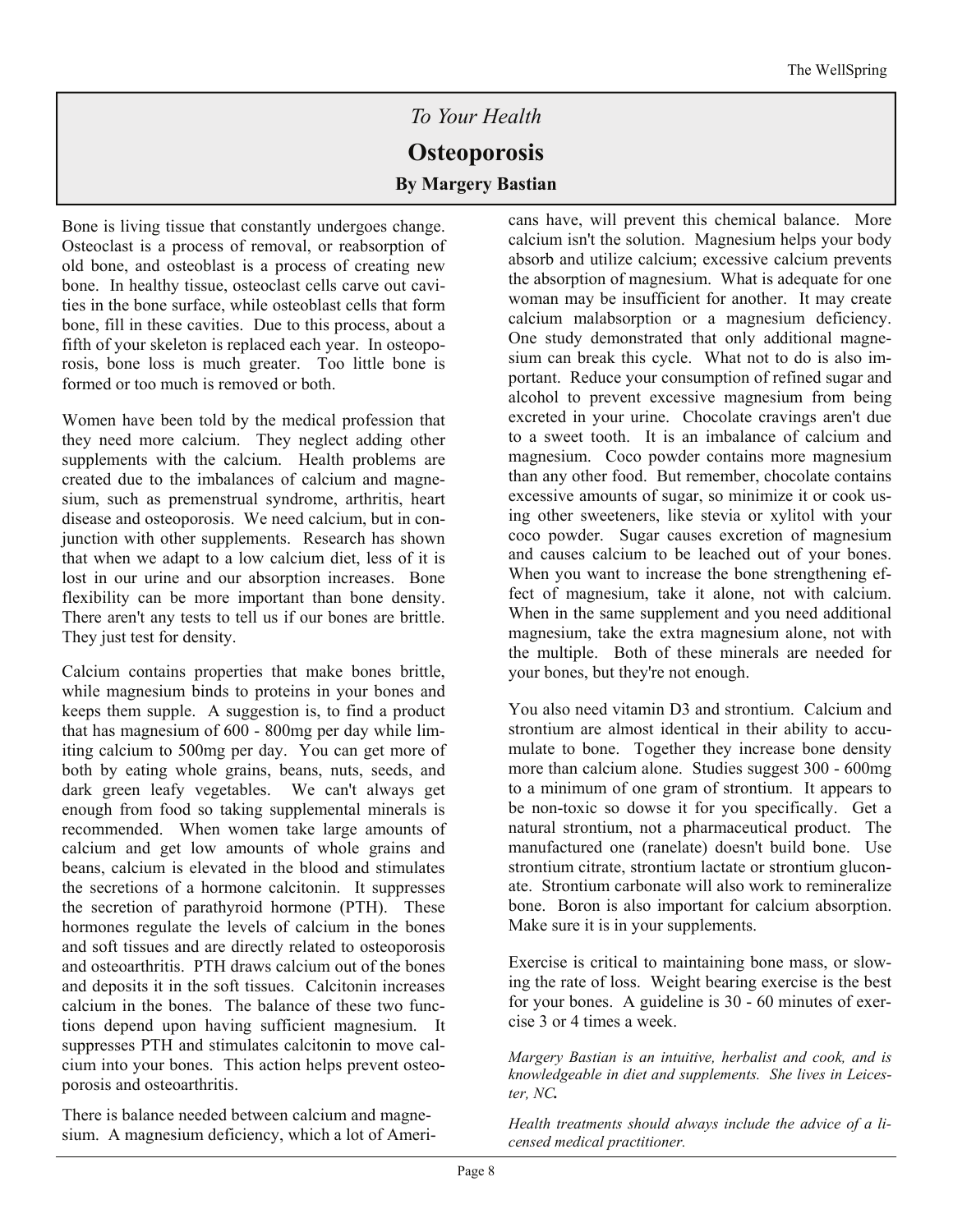# *Critter Corner*  **What Time Is It? By Kate Pittman**

There is an issue that needs continued exploration by dowsers, scientists and others who enjoy pondering the mysterious ways of the universe. It is the matter of Time. What is time? Is there a progression of events unfolding in a linear fashion, or, is there another template in use? Should dowsers stay more aware of the reality of time when formulating questions? Most of us are careful to phrase questions in ways that respect change of conditions over time. An appropriate example from my frame of reference is, "Is this handful of M&M's beneficial to my body *at this time*?" Never would I ask, "Is this handful of M&M's beneficial to my body?" The latter question, horror of horrors, might lead me to believe I never could indulge safely that possibility is unacceptable! But I digress.

The concept of time has baffled me often when chatting with or dowsing about our animal friends. Once, a few years ago, while dowsing remotely to help a person find proper treatment for a baffling illness in a horse, I was "shown" a particular hard, swollen gland on the animal's head. As I reported in, the human stood, cell phone in hand, in the horse's stall a hundred miles away. I reported on the specific placement, size and nature of the swelling and he carefully examined the horse. He said, "I just can't find it anywhere." The response concerned me, because I'd dowsed that the swelling itself, more than anything else, if mentioned to the vet, would lead to the proper diagnosis and treatment of the illness.

We all know that dowsing is never 100% accurate and while I had double dowsed all my findings before reporting in, it seemed as if this finding may have been just plain wrong. I apologized for the error, wished the horse well, and hung up. Then I started over, for my own education, dowsing everything about this equine again and received all the same answers. "Oh well, it must be an off day for me", I concluded and let the situation rest.

The next day our phone rang. "I'm in my horse's stall", I heard a person's familiar voice sputter. "The swelling you mentioned is now here, exactly where you said and it is the same hardness and size you told me!

What do I do?" I was flabbergasted. I suggested that he ask the vet to examine the bump to determine if its nature could help with a diagnosis. That happened and the treatment changed. The horse got better. Go figure.

I've also experienced, after dowsing a specific condition or symptom cluster for an animal, the humans involved have reported, "No, he (or she) is now fine, but that's exactly what happened before". Even subtleties were correctly identified but "before" could mean 3 days or 9 years even though I dowsed that these things were happening currently. Interestingly, in each case, the dowsing of a past condition as if it were current has led to finding problems needing immediate attention. Go figure.

Okay, future and past are sometimes dowsed by me as happening in the present. Is this a specific weakness of mine? In a way, certainly yes. Looked at differently, no. Perhaps it is a combination of "yes" and "no" for the same question, even if the question is phrased in a way that the answer must be *either* "yes" or "no". Maybe conditions from the past or future are being dowsed as being in the present, because in some strange way, they actually *are* occurring simultaneously. Or, perhaps, since the inaccuracies often lead to important information that benefits a critter, I'm lead to being flabbergasted in order to encourage my reexamination of something from the past that's important in the present. Go figure.

The concept of time is a baffling subject, but I feel it is important to examine it, at least in a cursory way, so my dowsing becomes more accurate. Later (if there is such a thing), perhaps, I'll take the time (whatever that is) to study the subject in depth. Text books don't give me a rash, but studying does produce a few minor allergic reactions. Oh well, it seems that a little study of quantum physics and perhaps the writings about some aboriginal concepts of science with regard to multiple dimensions may be in order. After all, the critters might benefit more than I. Before making any promises, though, I'll just dowse it.

*Kate Pittman is a dowser, intuitive and animal communicator living in Haywood County, NC.*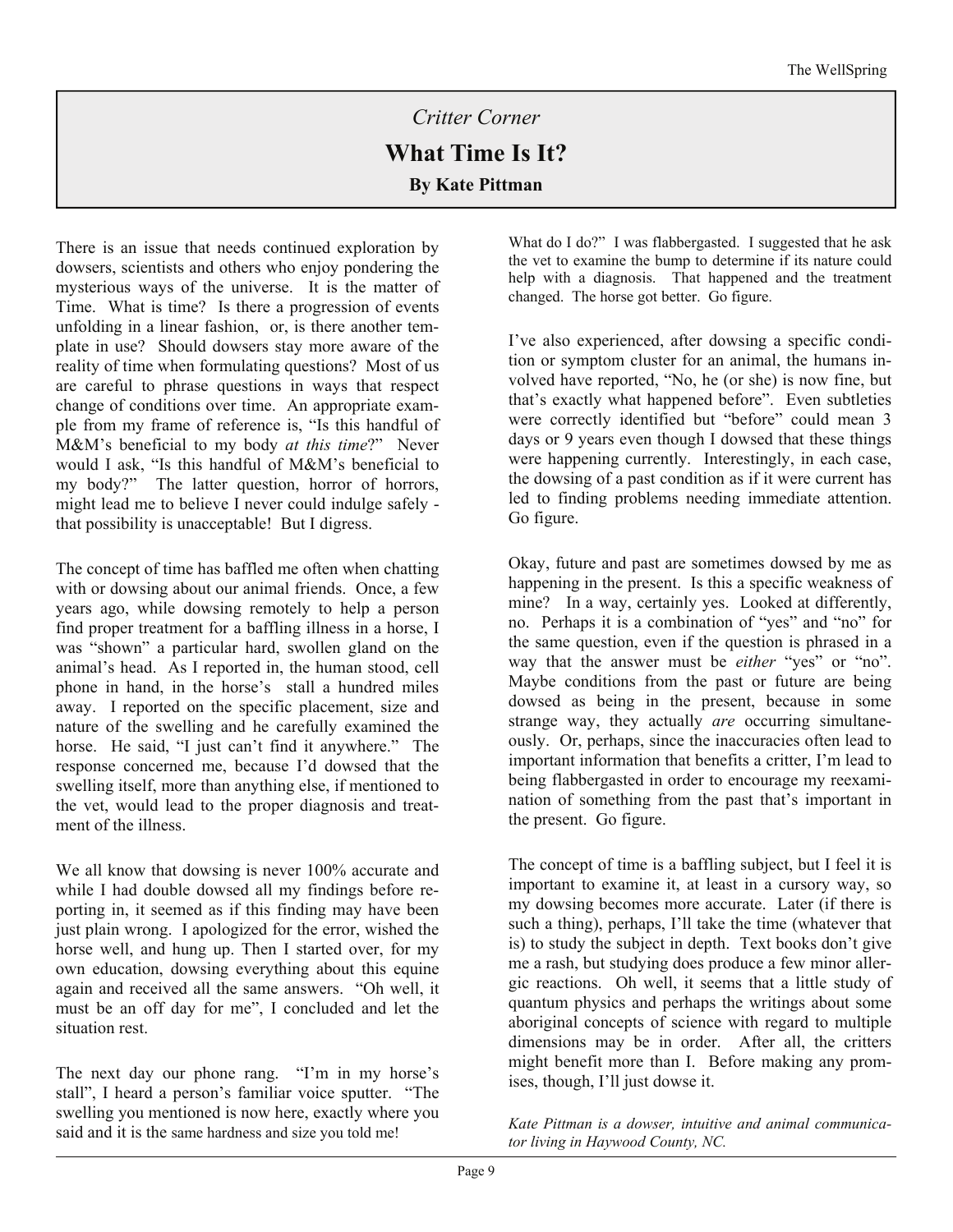

www.dowsers.org

# **The American Society of Dowsers Convention 2009: Dowsing the Elements KILLINGTON GRAND RESORT & CONFERENCE CENTER Killington, VT (www.killington.com)**

**Pre-convention: August 5, 6** 

## **Convention: August 7, 8, 9**

**Keynote speaker: Russel Targ** 

## **Author of works on remote viewing and other psychic abilities**

**Post-convention: August 10**

# Vincent Bridges

# September 19<sup>th</sup> Speaker

Mark your calendar folks. This lecture will be very interesting!!

Vincent Bridges was featured in The Learning Channel's documentary "Atlantis in the Andes" (2001). He was also featured on the History Channel's documentary "Nostradamus: 500 Years Later" (2003) as the on-camera tour guide and historical consultant, and was the featured historian for the History Channel's "Lost Book of Nostradamus" (2007).

He has been instrumental in the creation of three schools, The Fifth Way Mystery School, The Newport Earth Institute and Pendragon College and is a pioneer researcher in the field of psycho-acoustic therapy which is a technique using light and sound entrainment of brain frequencies.

Vincent has produced his own translation of the I-Ching and his Egyptology work is widely respected and quoted by scholars. He has co-authored the following books: "A Moment to the End of Time: Alchemy, Fulcanelli and the Great Cross", "Mysteries of the Great Cross at Hendaye: Alchemy and the End of Time", "Interlude with Sally Hemings: Diary of a Spiritual Healing".

Vincent Bridges is a world traveler, having organized and led tour groups to southern France, Egypt and India. He and his wife Darlene (an artist) currently reside in the Uwharrie Mountains of North Carolina.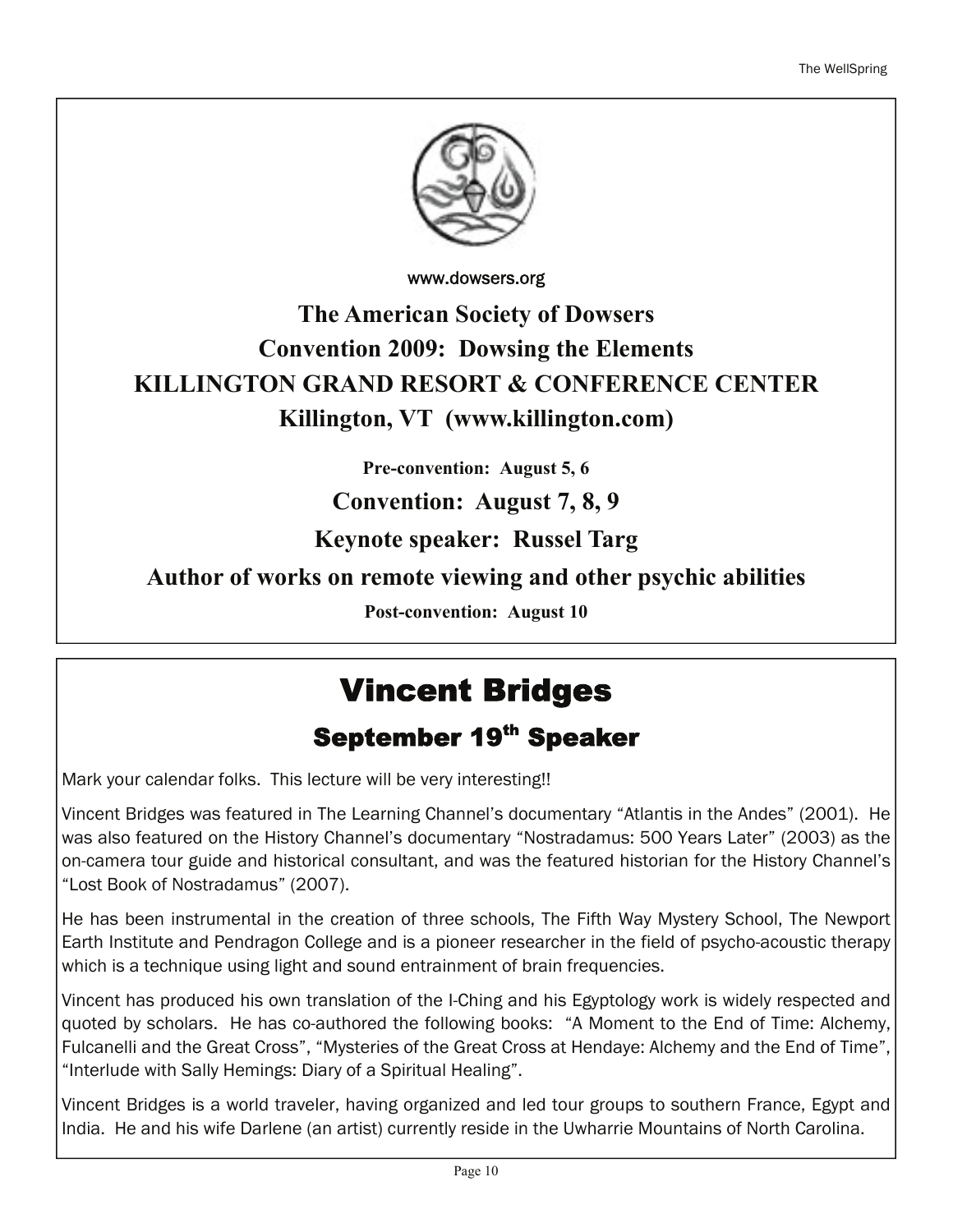## *THE DOWSING LIBRARY*

#### BOOKS FOR BEGINNING DOWSERS

"The Dowser's Workbook - Understanding & Using the Power of Dowsing" by Tom Graves "Letter to Robin: A Mini-course in Pendulum Dowsing" by Walt Woods "Dowsing for Beginners" by Keith Morgan "The Spirit of Dowsing: A Beginner's Guide" by Melinda Inn "The Essence of Dowsing" by Nigel Percy

#### BOOKS FOR INTERMEDIATE TO ADVANCED DOWSERS

"Pendulum, L-Rod, Y-Rod: The Ultimate Guide to Dowsing" by Barbara Dowdy-Trabke "The Cameron Aurameter in Action" by Bill Cox "The Art and Craft of Map Dowsing: A Workbook" by Leroy Bull "Map Dowsing - The Dowser's Handbook Series No. 1" by Verme L. Cameron "Earth's Treasure Quest Dowsing" by John Orum "The American Society of Dowsers Water Dowsing Manual" with articles by various dowsers "The Complete Book of Dowsing: Definitive Guide to Finding Underground Water" by George Applegate "Earth Radiation: The Startling Discoveries of a Dowser" by Kathe Bachler "Geopathic Stress: How Earth Energies Affect Our Lives" by Jane Thurnell-Read "Spiritual Dowsing" by Sid Lonegrin "Dowsing: A Path To Enlightenment" by Joey Korn

#### WEBSITES OF INTEREST TO ALL DOWSERS

(www.dowsers.org), (www.wncdowsers.org), (www.britishdowsers.org), (www.canadiandowsers.org), (www.water-diviner.com/index.html), (www.dowsing.com), (www.phact.org/e/dowsing.htm), (www.-sop.inria.fr/agos-sophia/sis/dowsing/dowsdean.html), (www.leyman.demon.co.uk/index.html), (www.tomgraves.com), (www.lettertorobin.org)

| Sue Moll<br><b>Energy Worker - Dowser</b><br><b>Specializing in Harmonizing Energies and</b><br><b>Clearing Pets, People, Properties, Homes, Offices</b><br>828.674.1240       | <b>QUANTUM TECHNOLOGY</b><br><b>RESTORING HUMAN VITALITY</b><br>Therapies with EPFX / SCIO<br>960 treatment modalities<br><b>STRESS DETECTION &amp; REDUCTION</b><br><b>ADVANCED PRACTITIONERS</b><br><b>VALERIE WEAVER (828) 734-3057</b><br><b>SHAUN D. WEAVER (828) 734-3056</b><br>Service available in every state. Call for free consultation. |
|--------------------------------------------------------------------------------------------------------------------------------------------------------------------------------|------------------------------------------------------------------------------------------------------------------------------------------------------------------------------------------------------------------------------------------------------------------------------------------------------------------------------------------------------|
| RELAAAAX ESCAPE THE<br><b>STRESS</b><br><b>HEAL YOURSELF</b><br>Reiki – LaHo Chi<br>Angel Light Healing<br>Jody Cross, Reiki Master<br>540-493-9148<br>Reiki Rev Cross@msn.com | <b>Land Stewardship Consulting</b><br><b>Stewardship Dowsing</b><br>Lee Barnes, PhD Environmental Horticulture<br>828-452-5716 home • 828-646-1593 cell<br>PO Box 1303 Waynesville, NC 28786<br>lbarnes2@earthlink.net                                                                                                                               |

*Members are entitled to a free ad in two issues of the newsletter*